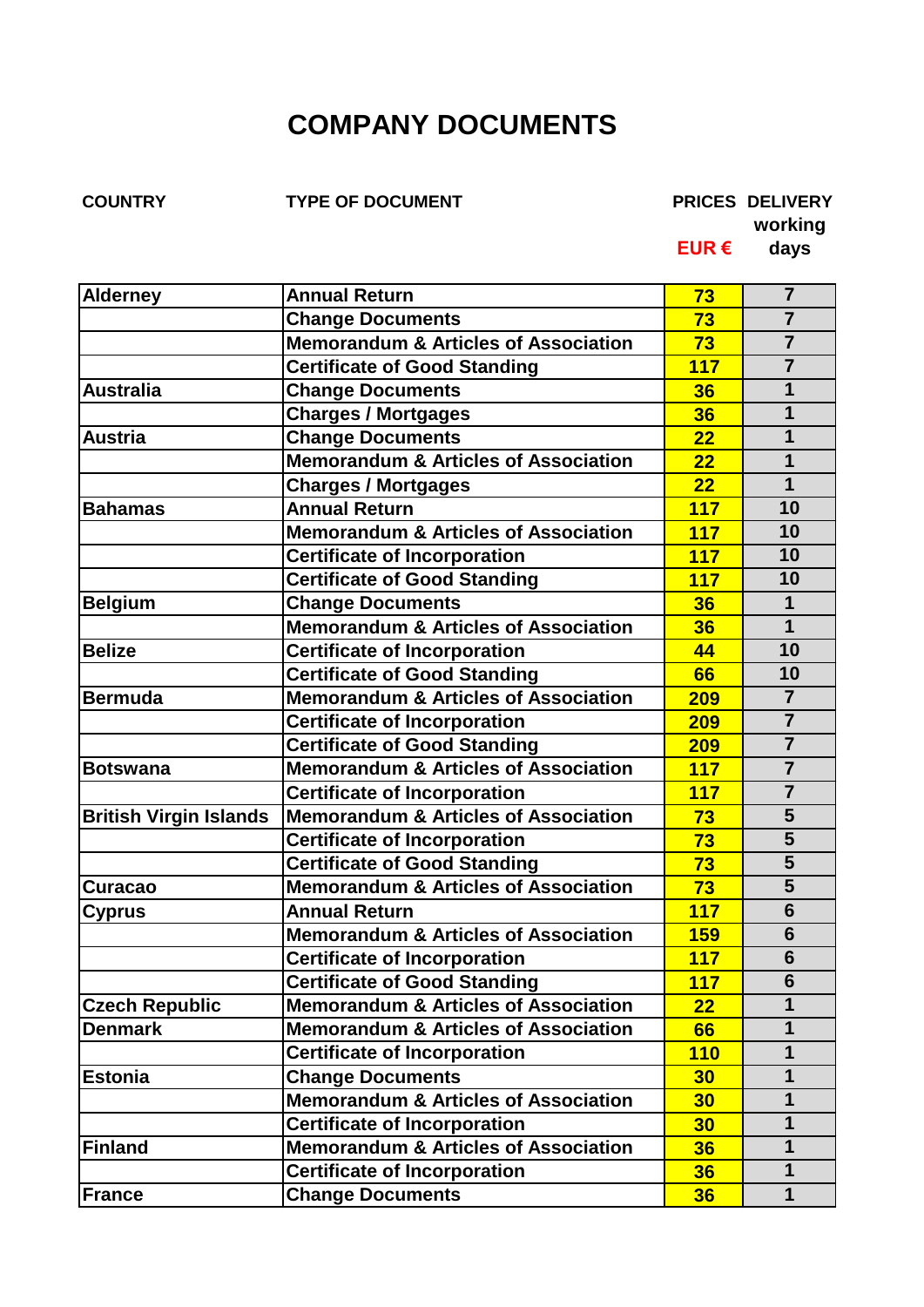|                    | <b>Memorandum &amp; Articles of Association</b>                                                                                                          | 36                   | 1                       |
|--------------------|----------------------------------------------------------------------------------------------------------------------------------------------------------|----------------------|-------------------------|
| Germany            | <b>Change Documents</b>                                                                                                                                  | 30                   | 1                       |
|                    | <b>Memorandum &amp; Articles of Association</b>                                                                                                          | 30                   | 1                       |
|                    | <b>Certificate of Incorporation</b>                                                                                                                      | 30                   | $\overline{1}$          |
| Ghana              | <b>Certificate of Incorporation</b>                                                                                                                      | 209                  | $\overline{7}$          |
| <b>Gibraltar</b>   | <b>Annual Return</b>                                                                                                                                     | 44                   | 1                       |
|                    | <b>Change Documents</b>                                                                                                                                  | 44                   | 1                       |
|                    | <b>Memorandum &amp; Articles of Association</b>                                                                                                          | 44                   | 1                       |
|                    | <b>Charges / Mortgages</b>                                                                                                                               | 44                   | 1                       |
|                    | <b>Certificate of Incorporation</b>                                                                                                                      | 44                   | $\mathbf 1$             |
|                    | <b>Certificate of Good Standing</b>                                                                                                                      | 117                  | 5                       |
| <b>Guernsey</b>    | <b>Annual Return</b>                                                                                                                                     | 30                   | 1                       |
|                    | <b>Change Documents</b>                                                                                                                                  | 30                   | $\mathbf 1$             |
|                    | <b>Memorandum &amp; Articles of Association</b>                                                                                                          | 36                   | 1                       |
|                    | <b>Certificate of Incorporation</b>                                                                                                                      | 51                   | $\overline{\mathbf{3}}$ |
|                    | <b>Certificate of Good Standing</b>                                                                                                                      | 51                   | $\overline{3}$          |
| <b>Hong Kong</b>   | <b>Annual Return</b>                                                                                                                                     | 30                   | 1                       |
|                    | <b>Change Documents</b>                                                                                                                                  | 30                   | 1                       |
|                    | <b>Memorandum &amp; Articles of Association</b>                                                                                                          | 30                   | 1                       |
|                    | <b>Charges / Mortgages</b>                                                                                                                               | 30                   | 1                       |
|                    | <b>Certificate of Incorporation</b>                                                                                                                      | 30                   | 1                       |
|                    | <b>Certificate of Good Standing</b>                                                                                                                      | 66                   | $\overline{\mathbf{3}}$ |
| <b>Hungary</b>     | <b>Change Documents</b>                                                                                                                                  | 59                   | $\overline{\mathbf{3}}$ |
|                    | Memorandum & Articles of Association                                                                                                                     | 59                   | $\overline{\mathbf{3}}$ |
| India              | <b>Annual Return</b>                                                                                                                                     | 30                   | 3                       |
|                    | <b>Change Documents</b>                                                                                                                                  | 30                   | $\overline{\mathbf{3}}$ |
|                    | <b>Memorandum &amp; Articles of Association</b>                                                                                                          | 36                   | $\overline{\mathbf{3}}$ |
|                    | <b>Charges / Mortgages</b>                                                                                                                               | 30                   | $\overline{\mathbf{3}}$ |
|                    | <b>Certificate of Incorporation</b>                                                                                                                      | 30                   | $\overline{3}$          |
| <b>Ireland</b>     | <b>Annual Return</b>                                                                                                                                     | 30                   | 1                       |
|                    | <b>Change Documents</b>                                                                                                                                  | 30                   | 1                       |
|                    | <b>Memorandum &amp; Articles of Association</b>                                                                                                          | 30                   | $\mathbf 1$             |
|                    | <b>Charges / Mortgages</b>                                                                                                                               | 30                   | $\mathbf 1$             |
|                    | <b>Certificate of Incorporation</b>                                                                                                                      | 30                   | $\mathbf 1$             |
| <b>Isle Of Man</b> | <b>Annual Return</b>                                                                                                                                     | 30                   | $\mathbf 1$             |
|                    | <b>Change Documents</b>                                                                                                                                  | 30                   | $\mathbf 1$             |
|                    | <b>Memorandum &amp; Articles of Association</b>                                                                                                          | 30                   | $\mathbf 1$             |
|                    | <b>Charges / Mortgages</b>                                                                                                                               | 30                   | $\mathbf 1$             |
|                    | <b>Certificate of Incorporation</b>                                                                                                                      | 30                   | $\mathbf 1$             |
| <b>Italy</b>       | <b>Memorandum &amp; Articles of Association</b>                                                                                                          | 36                   | $\overline{2}$          |
| <b>Jamaica</b>     | <b>Annual Return</b>                                                                                                                                     | 30                   | $\overline{1}$          |
|                    | <b>Memorandum &amp; Articles of Association</b>                                                                                                          | 36                   | 1                       |
|                    | <b>Certificate of Incorporation</b>                                                                                                                      | 30                   | 1                       |
|                    | <b>Annual Return</b>                                                                                                                                     | 30                   | $\mathbf 1$             |
|                    |                                                                                                                                                          |                      | $\mathbf 1$             |
|                    |                                                                                                                                                          |                      | $\mathbf 1$             |
|                    |                                                                                                                                                          |                      | $\mathbf 1$             |
|                    |                                                                                                                                                          |                      | $\overline{2}$          |
| <b>Jersey</b>      | <b>Change Documents</b><br><b>Memorandum &amp; Articles of Association</b><br><b>Certificate of Incorporation</b><br><b>Certificate of Good Standing</b> | 30<br>30<br>30<br>88 |                         |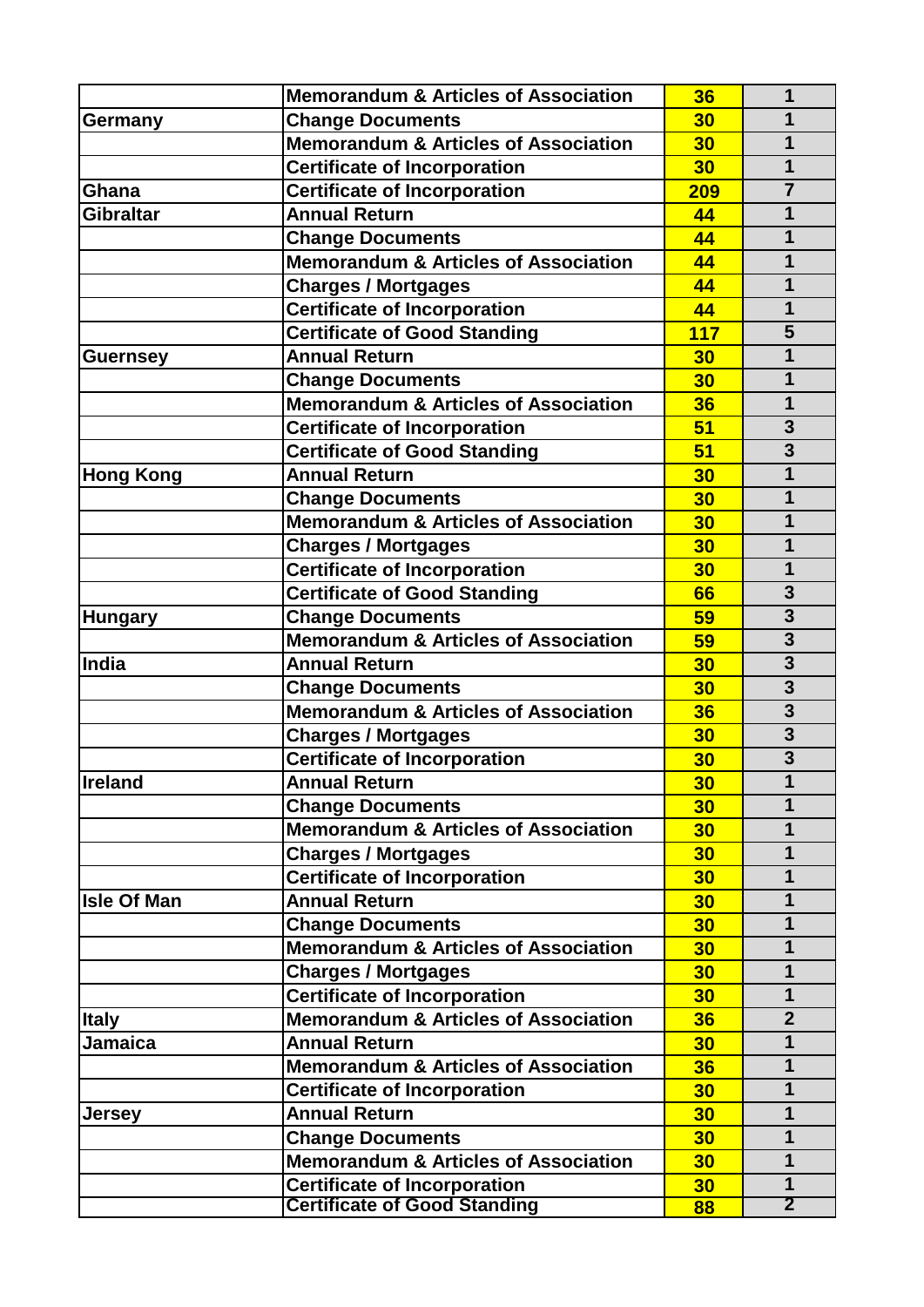|                                                 |                                                                                                                                                                                                                                                                                                                                                                                                                                                                                                                                                                                                                                                                                                                                                                                                                                                                                                                                                                                                                                                                                                                                                                                                                                                                                                       | $\overline{7}$                                                                                                                                                                                               |
|-------------------------------------------------|-------------------------------------------------------------------------------------------------------------------------------------------------------------------------------------------------------------------------------------------------------------------------------------------------------------------------------------------------------------------------------------------------------------------------------------------------------------------------------------------------------------------------------------------------------------------------------------------------------------------------------------------------------------------------------------------------------------------------------------------------------------------------------------------------------------------------------------------------------------------------------------------------------------------------------------------------------------------------------------------------------------------------------------------------------------------------------------------------------------------------------------------------------------------------------------------------------------------------------------------------------------------------------------------------------|--------------------------------------------------------------------------------------------------------------------------------------------------------------------------------------------------------------|
|                                                 |                                                                                                                                                                                                                                                                                                                                                                                                                                                                                                                                                                                                                                                                                                                                                                                                                                                                                                                                                                                                                                                                                                                                                                                                                                                                                                       | 1                                                                                                                                                                                                            |
|                                                 |                                                                                                                                                                                                                                                                                                                                                                                                                                                                                                                                                                                                                                                                                                                                                                                                                                                                                                                                                                                                                                                                                                                                                                                                                                                                                                       | 1                                                                                                                                                                                                            |
|                                                 |                                                                                                                                                                                                                                                                                                                                                                                                                                                                                                                                                                                                                                                                                                                                                                                                                                                                                                                                                                                                                                                                                                                                                                                                                                                                                                       | 1                                                                                                                                                                                                            |
|                                                 |                                                                                                                                                                                                                                                                                                                                                                                                                                                                                                                                                                                                                                                                                                                                                                                                                                                                                                                                                                                                                                                                                                                                                                                                                                                                                                       | $\mathbf{1}$                                                                                                                                                                                                 |
|                                                 |                                                                                                                                                                                                                                                                                                                                                                                                                                                                                                                                                                                                                                                                                                                                                                                                                                                                                                                                                                                                                                                                                                                                                                                                                                                                                                       | 3                                                                                                                                                                                                            |
|                                                 |                                                                                                                                                                                                                                                                                                                                                                                                                                                                                                                                                                                                                                                                                                                                                                                                                                                                                                                                                                                                                                                                                                                                                                                                                                                                                                       | $\overline{\mathbf{3}}$                                                                                                                                                                                      |
|                                                 |                                                                                                                                                                                                                                                                                                                                                                                                                                                                                                                                                                                                                                                                                                                                                                                                                                                                                                                                                                                                                                                                                                                                                                                                                                                                                                       | $\overline{\mathbf{3}}$                                                                                                                                                                                      |
|                                                 |                                                                                                                                                                                                                                                                                                                                                                                                                                                                                                                                                                                                                                                                                                                                                                                                                                                                                                                                                                                                                                                                                                                                                                                                                                                                                                       |                                                                                                                                                                                                              |
|                                                 |                                                                                                                                                                                                                                                                                                                                                                                                                                                                                                                                                                                                                                                                                                                                                                                                                                                                                                                                                                                                                                                                                                                                                                                                                                                                                                       | $\mathbf 1$<br>$\mathbf{1}$                                                                                                                                                                                  |
|                                                 |                                                                                                                                                                                                                                                                                                                                                                                                                                                                                                                                                                                                                                                                                                                                                                                                                                                                                                                                                                                                                                                                                                                                                                                                                                                                                                       |                                                                                                                                                                                                              |
|                                                 |                                                                                                                                                                                                                                                                                                                                                                                                                                                                                                                                                                                                                                                                                                                                                                                                                                                                                                                                                                                                                                                                                                                                                                                                                                                                                                       | 5<br>$\overline{2}$                                                                                                                                                                                          |
|                                                 |                                                                                                                                                                                                                                                                                                                                                                                                                                                                                                                                                                                                                                                                                                                                                                                                                                                                                                                                                                                                                                                                                                                                                                                                                                                                                                       |                                                                                                                                                                                                              |
|                                                 |                                                                                                                                                                                                                                                                                                                                                                                                                                                                                                                                                                                                                                                                                                                                                                                                                                                                                                                                                                                                                                                                                                                                                                                                                                                                                                       | $\overline{2}$                                                                                                                                                                                               |
|                                                 |                                                                                                                                                                                                                                                                                                                                                                                                                                                                                                                                                                                                                                                                                                                                                                                                                                                                                                                                                                                                                                                                                                                                                                                                                                                                                                       | $\overline{2}$                                                                                                                                                                                               |
|                                                 |                                                                                                                                                                                                                                                                                                                                                                                                                                                                                                                                                                                                                                                                                                                                                                                                                                                                                                                                                                                                                                                                                                                                                                                                                                                                                                       | $\overline{2}$                                                                                                                                                                                               |
|                                                 |                                                                                                                                                                                                                                                                                                                                                                                                                                                                                                                                                                                                                                                                                                                                                                                                                                                                                                                                                                                                                                                                                                                                                                                                                                                                                                       | $\overline{2}$                                                                                                                                                                                               |
|                                                 |                                                                                                                                                                                                                                                                                                                                                                                                                                                                                                                                                                                                                                                                                                                                                                                                                                                                                                                                                                                                                                                                                                                                                                                                                                                                                                       | 1                                                                                                                                                                                                            |
|                                                 |                                                                                                                                                                                                                                                                                                                                                                                                                                                                                                                                                                                                                                                                                                                                                                                                                                                                                                                                                                                                                                                                                                                                                                                                                                                                                                       | 1                                                                                                                                                                                                            |
|                                                 |                                                                                                                                                                                                                                                                                                                                                                                                                                                                                                                                                                                                                                                                                                                                                                                                                                                                                                                                                                                                                                                                                                                                                                                                                                                                                                       | 1                                                                                                                                                                                                            |
|                                                 |                                                                                                                                                                                                                                                                                                                                                                                                                                                                                                                                                                                                                                                                                                                                                                                                                                                                                                                                                                                                                                                                                                                                                                                                                                                                                                       | 1                                                                                                                                                                                                            |
|                                                 |                                                                                                                                                                                                                                                                                                                                                                                                                                                                                                                                                                                                                                                                                                                                                                                                                                                                                                                                                                                                                                                                                                                                                                                                                                                                                                       | $\overline{7}$                                                                                                                                                                                               |
|                                                 |                                                                                                                                                                                                                                                                                                                                                                                                                                                                                                                                                                                                                                                                                                                                                                                                                                                                                                                                                                                                                                                                                                                                                                                                                                                                                                       | $\overline{7}$                                                                                                                                                                                               |
|                                                 |                                                                                                                                                                                                                                                                                                                                                                                                                                                                                                                                                                                                                                                                                                                                                                                                                                                                                                                                                                                                                                                                                                                                                                                                                                                                                                       | 15                                                                                                                                                                                                           |
|                                                 |                                                                                                                                                                                                                                                                                                                                                                                                                                                                                                                                                                                                                                                                                                                                                                                                                                                                                                                                                                                                                                                                                                                                                                                                                                                                                                       | $\overline{\mathbf{3}}$                                                                                                                                                                                      |
|                                                 |                                                                                                                                                                                                                                                                                                                                                                                                                                                                                                                                                                                                                                                                                                                                                                                                                                                                                                                                                                                                                                                                                                                                                                                                                                                                                                       | 1                                                                                                                                                                                                            |
| <b>Change Documents</b>                         |                                                                                                                                                                                                                                                                                                                                                                                                                                                                                                                                                                                                                                                                                                                                                                                                                                                                                                                                                                                                                                                                                                                                                                                                                                                                                                       | 1                                                                                                                                                                                                            |
|                                                 |                                                                                                                                                                                                                                                                                                                                                                                                                                                                                                                                                                                                                                                                                                                                                                                                                                                                                                                                                                                                                                                                                                                                                                                                                                                                                                       | 1                                                                                                                                                                                                            |
|                                                 |                                                                                                                                                                                                                                                                                                                                                                                                                                                                                                                                                                                                                                                                                                                                                                                                                                                                                                                                                                                                                                                                                                                                                                                                                                                                                                       | 1                                                                                                                                                                                                            |
|                                                 |                                                                                                                                                                                                                                                                                                                                                                                                                                                                                                                                                                                                                                                                                                                                                                                                                                                                                                                                                                                                                                                                                                                                                                                                                                                                                                       | 1                                                                                                                                                                                                            |
|                                                 | <b>131</b>                                                                                                                                                                                                                                                                                                                                                                                                                                                                                                                                                                                                                                                                                                                                                                                                                                                                                                                                                                                                                                                                                                                                                                                                                                                                                            | 10                                                                                                                                                                                                           |
|                                                 |                                                                                                                                                                                                                                                                                                                                                                                                                                                                                                                                                                                                                                                                                                                                                                                                                                                                                                                                                                                                                                                                                                                                                                                                                                                                                                       | 10                                                                                                                                                                                                           |
| <b>Change Documents</b>                         | 83                                                                                                                                                                                                                                                                                                                                                                                                                                                                                                                                                                                                                                                                                                                                                                                                                                                                                                                                                                                                                                                                                                                                                                                                                                                                                                    | $\overline{2}$                                                                                                                                                                                               |
| <b>Memorandum &amp; Articles of Association</b> | 83                                                                                                                                                                                                                                                                                                                                                                                                                                                                                                                                                                                                                                                                                                                                                                                                                                                                                                                                                                                                                                                                                                                                                                                                                                                                                                    | $\overline{2}$                                                                                                                                                                                               |
| <b>Certificate of Incorporation</b>             | 83                                                                                                                                                                                                                                                                                                                                                                                                                                                                                                                                                                                                                                                                                                                                                                                                                                                                                                                                                                                                                                                                                                                                                                                                                                                                                                    | $\overline{2}$                                                                                                                                                                                               |
| <b>Annual Return</b>                            | 22                                                                                                                                                                                                                                                                                                                                                                                                                                                                                                                                                                                                                                                                                                                                                                                                                                                                                                                                                                                                                                                                                                                                                                                                                                                                                                    | 1                                                                                                                                                                                                            |
| <b>Change Documents</b>                         | 22                                                                                                                                                                                                                                                                                                                                                                                                                                                                                                                                                                                                                                                                                                                                                                                                                                                                                                                                                                                                                                                                                                                                                                                                                                                                                                    | 1                                                                                                                                                                                                            |
| <b>Charges / Mortgages</b>                      | 22                                                                                                                                                                                                                                                                                                                                                                                                                                                                                                                                                                                                                                                                                                                                                                                                                                                                                                                                                                                                                                                                                                                                                                                                                                                                                                    | 1                                                                                                                                                                                                            |
| <b>Annual Return</b>                            | 66                                                                                                                                                                                                                                                                                                                                                                                                                                                                                                                                                                                                                                                                                                                                                                                                                                                                                                                                                                                                                                                                                                                                                                                                                                                                                                    | $\overline{7}$                                                                                                                                                                                               |
| <b>Memorandum &amp; Articles of Association</b> | 73                                                                                                                                                                                                                                                                                                                                                                                                                                                                                                                                                                                                                                                                                                                                                                                                                                                                                                                                                                                                                                                                                                                                                                                                                                                                                                    | $\overline{7}$                                                                                                                                                                                               |
| <b>Certificate of Incorporation</b>             | 66                                                                                                                                                                                                                                                                                                                                                                                                                                                                                                                                                                                                                                                                                                                                                                                                                                                                                                                                                                                                                                                                                                                                                                                                                                                                                                    | $\overline{7}$                                                                                                                                                                                               |
| <b>Change Documents</b>                         | 59                                                                                                                                                                                                                                                                                                                                                                                                                                                                                                                                                                                                                                                                                                                                                                                                                                                                                                                                                                                                                                                                                                                                                                                                                                                                                                    | 5                                                                                                                                                                                                            |
| <b>Memorandum &amp; Articles of Association</b> | 59                                                                                                                                                                                                                                                                                                                                                                                                                                                                                                                                                                                                                                                                                                                                                                                                                                                                                                                                                                                                                                                                                                                                                                                                                                                                                                    | 5                                                                                                                                                                                                            |
| <b>Memorandum &amp; Articles of Association</b> | 110                                                                                                                                                                                                                                                                                                                                                                                                                                                                                                                                                                                                                                                                                                                                                                                                                                                                                                                                                                                                                                                                                                                                                                                                                                                                                                   | 3                                                                                                                                                                                                            |
| <b>Certificate of Incorporation</b>             | 110                                                                                                                                                                                                                                                                                                                                                                                                                                                                                                                                                                                                                                                                                                                                                                                                                                                                                                                                                                                                                                                                                                                                                                                                                                                                                                   | 3                                                                                                                                                                                                            |
| <b>Memorandum &amp; Articles of Association</b> | 22                                                                                                                                                                                                                                                                                                                                                                                                                                                                                                                                                                                                                                                                                                                                                                                                                                                                                                                                                                                                                                                                                                                                                                                                                                                                                                    | 1                                                                                                                                                                                                            |
|                                                 | 22                                                                                                                                                                                                                                                                                                                                                                                                                                                                                                                                                                                                                                                                                                                                                                                                                                                                                                                                                                                                                                                                                                                                                                                                                                                                                                    | 1                                                                                                                                                                                                            |
|                                                 | <b>167</b>                                                                                                                                                                                                                                                                                                                                                                                                                                                                                                                                                                                                                                                                                                                                                                                                                                                                                                                                                                                                                                                                                                                                                                                                                                                                                            | $\overline{7}$                                                                                                                                                                                               |
|                                                 | 66                                                                                                                                                                                                                                                                                                                                                                                                                                                                                                                                                                                                                                                                                                                                                                                                                                                                                                                                                                                                                                                                                                                                                                                                                                                                                                    | 5                                                                                                                                                                                                            |
|                                                 | <b>Certificate of Incorporation</b><br><b>Change Documents</b><br><b>Memorandum &amp; Articles of Association</b><br><b>Certificate of Incorporation</b><br><b>Certificate of Incorporation</b><br><b>Memorandum &amp; Articles of Association</b><br><b>Certificate of Incorporation</b><br><b>Certificate of Good Standing</b><br><b>Change Documents</b><br><b>Memorandum &amp; Articles of Association</b><br><b>Certificate of Incorporation</b><br><b>Annual Return</b><br><b>Change Documents</b><br><b>Memorandum &amp; Articles of Association</b><br><b>Charges / Mortgages</b><br><b>Certificate of Incorporation</b><br><b>Annual Return</b><br><b>Change Documents</b><br><b>Memorandum &amp; Articles of Association</b><br><b>Certificate of Incorporation</b><br><b>Memorandum &amp; Articles of Association</b><br><b>Certificate of Incorporation</b><br><b>Certificate of Incorporation</b><br><b>Memorandum &amp; Articles of Association</b><br><b>Annual Return</b><br><b>Memorandum &amp; Articles of Association</b><br><b>Charges / Mortgages</b><br><b>Certificate of Incorporation</b><br><b>Annual Return</b><br><b>Certificate of Incorporation</b><br><b>Certificate of Incorporation</b><br><b>Certificate of Incorporation</b><br><b>Certificate of Incorporation</b> | <b>117</b><br>30<br>30<br>30<br>30<br>209<br>209<br>209<br>22<br>22<br>209<br>36<br>36<br>36<br>36<br>36<br>36<br>36<br>36<br>36<br>59<br>59<br><b>110</b><br>51<br>22<br>22<br>22<br>30<br>22<br><b>131</b> |